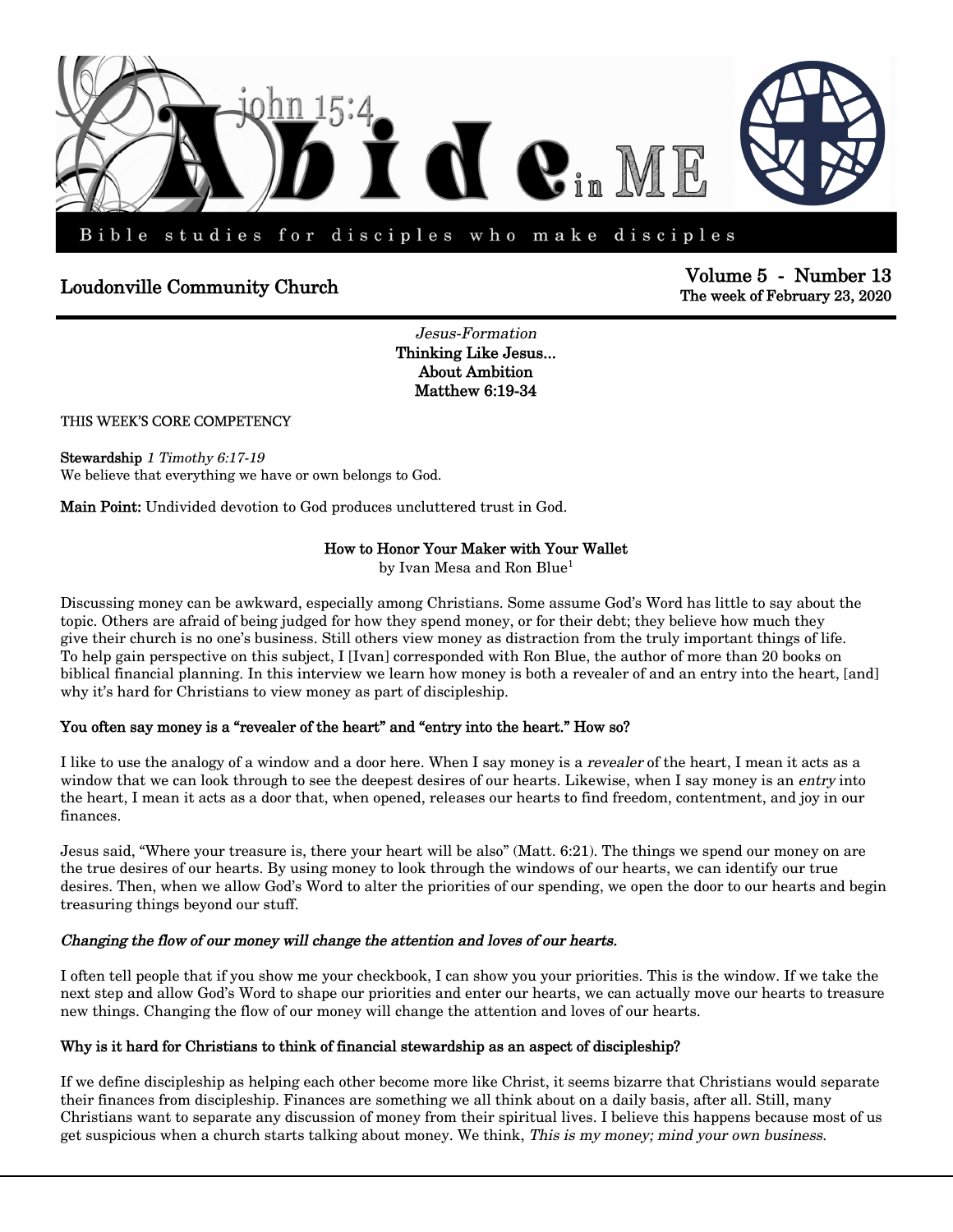## *If we define discipleship as helping each other become more like Christ, it seems bizarre that Christians would separate their finances from discipleship.*

But this mentality arises from a failure to understand that all that we have is God's, including our money. Psalm 24:1 says, "The earth is the LORD's and the fullness thereof, the world and those who dwell therein." If everything we have is God's, then we are stewards of *his* money (not ours) and we'll have to give an account to him of how we used it. Understanding this concept of stewardship should lead every Christian to pursue growth and discipleship in their finances. A right understanding of ownership often corrects the myth that finances and discipleship should be kept separate. In fact, it will drive us to seek out discipleship and accountability in our finances.

## **What's the most important thing pastors should teach their churches about finances?**

Teach them what Paul said in the greatest support letter ever written: "I seek not what is yours but you" (2 Cor. 12:14). Teach them that the reason they need to know what the Bible says about money isn't merely to meet the needs of the local church, but to become free from the hold money has on their hearts and lives.

Money is a cruel master. The Bible has much to say about it—more than 2,300 verses are about money, and 16 of Jesus's 38 parables deal with it. Additionally, much of what is written about money warns of its dangers. Ecclesiastes 5:10 says, "He who loves money will not be satisfied with money, nor he who loves wealth with his income." Yet despite all of the verses and warnings, most of us tend to believe that if one person can handle the trappings of wealth, it's us. Well, we can't.

## *If we allow money to become our master, it'll lead to fear of loss, resentment in our families, and ultimately a despising of God. . . . Money will never relent in its pursuit of everything we value.*

The only way I've seen people avoid the trappings of wealth is to hold their money with an unflinching open hand. These people are radically generous with their wealth; they know if they're not, it'll end up mastering them. Luke 16:13 tells us that we can't serve both God and money, that we "will be devoted to the one and despise the other." If we allow money to become our master, it'll always lead to fear of loss, resentment in our families, and ultimately a despising of God. Money will never relent in its pursuit of everything we value.

Churches must teach that the only way to experience true freedom and contentment in finances is to become extravagantly generous just like our Father: "For God so loved the world, that he *gave* his only Son." Talk about extravagant giving! Churches should talk about money not because they need it, but because people need freedom from its dangers.

## **How can Christians save for the future while also trying to increase their giving?**

Priorities. The only way to increase giving and to save for the future is by establishing priorities. To set priorities, we must understand there are really only four ways we can spend our money. I call them: "Live, Give, Owe, Grow." Most people begin by allocating their money to the "Owe" category by paying off debt and taxes, then they move to the "Live" category and spend on their lifestyle. Finally, if there's anything left over, they look at "Give" and "Grow" (giving and saving). On the other hand, the Bible tells us that the most productive uses of our money are "Give" and "Grow," the required uses of money are the debt and taxes of "Owe," and only after these are taken care of should the "Live" category be considered.

By taking stock of our priorities, we're able to see how every spending decision affects every other decision, and we're able to make decisions based on previously determined goals and objectives.

There's no financial silver bullet. The only silver bullet around is creating and then maintaining a financial habit or discipline, motivated by financial goals and priorities. Begin by prayerfully asking the question, "Lord, what would you have me do in my financial life?"

**<sup>1</sup>Ivan Mesa** (MDiv, ThM, The Southern Baptist Theological Seminary) is an editor for The Gospel Coalition.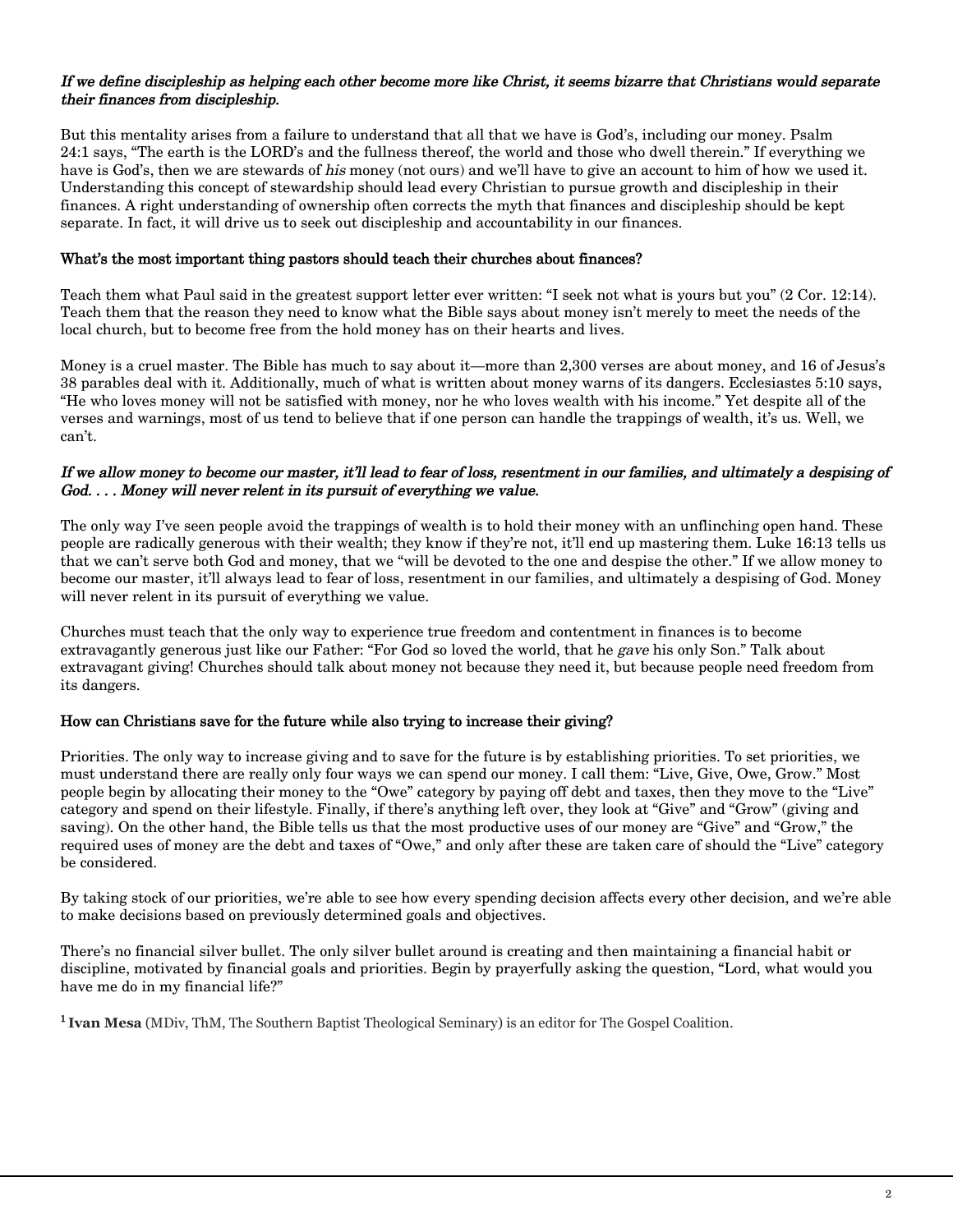## **OBSERVATION**

#### *What does the text say?*

#### **~ Matthew 6:19-34 ~**

<sup>19</sup> "Do not lay up for yourselves treasures on earth, where moth and rust destroy and where thieves break in and steal,  $^{20}$  but lay up for yourselves treasures in heaven, where neither moth nor rust destroys and where thieves do not break in and steal.  $21$  For where your treasure is, there your heart will be also.

 $22^{\circ}$  "The eye is the lamp of the body. So, if your eye is healthy, your whole body will be full of light,  $^{23}$  but if your eye is bad, your whole body will be full of darkness. If then the light in you is darkness, how great is the darkness!

 $24$  "No one can serve two masters, for either he will hate the one and love the other, or he will be devoted to the one and despise the other. You cannot serve God and money.

<sup>25</sup> "Therefore I tell you, do not be anxious about your life, what you will eat or what you will drink, nor about your body, what you will put on. Is not life more than food, and the body more than clothing? <sup>26</sup> Look at the birds of the air: they neither sow nor reap nor gather into barns, and yet your heavenly Father feeds them. Are you not of more value than they? <sup>27</sup> And which of you by being anxious can add a single hour to his span of life?<sup>28</sup> And why are you anxious about clothing? Consider the lilies of the field, how they grow: they neither toil nor spin,  $^{29}$  yet I tell you, even Solomon in all his glory was not arrayed like one of these.  $30$  But if God so clothes the grass of the field, which today is alive and tomorrow is thrown into the oven, will he not much more clothe you, O you of little faith?  $31$ Therefore do not be anxious, saying, 'What shall we eat?' or 'What shall we drink?' or 'What shall we wear?' <sup>32</sup> For the Gentiles seek after all these things, and your heavenly Father knows that you need them all. <sup>33</sup> But seek first the kingdom of God and his righteousness, and all these things will be added to you.

<sup>34</sup> "Therefore do not be anxious about tomorrow, for tomorrow will be anxious for itself. Sufficient for the day is its own trouble."

- 1. Underline **Do not lay up for yourselves treasures on earth** (v. 19) and **Do not be anxious about your life** (v. 25).
- 2. In the left margin of v. 19 write: *Undivided devotion*.
- 2. Double underline **but lay up for yourselves treasures in heaven**.
- 3. Circle all occurrences of the word **treasure(s).**
- 4. Place brackets around **For** in v. 21.
- 5. In the right margin of v. 21 write: *heart = the control center of life*
- 6. Draw an over each occurrence of the word **eye** in vss. 22-23.
- 7. Place parentheses around **two masters** in verse 24. Draw a line to the left margin and write: *mixed devotion.*
- 8. In the left margin of verse 25 write: *Uncluttered trust in God*.
- 9. Circle all the occurrences of the word **anxious** in verses 25-34.
- 10. In the right margin of verse 25 write: *Worry erodes trust.*
- 11. Double underline the phrase **But seek first the kingdom of God and His righteousness.**
- 12. Place a ∆ over all the references to **God** and **heavenly Father**.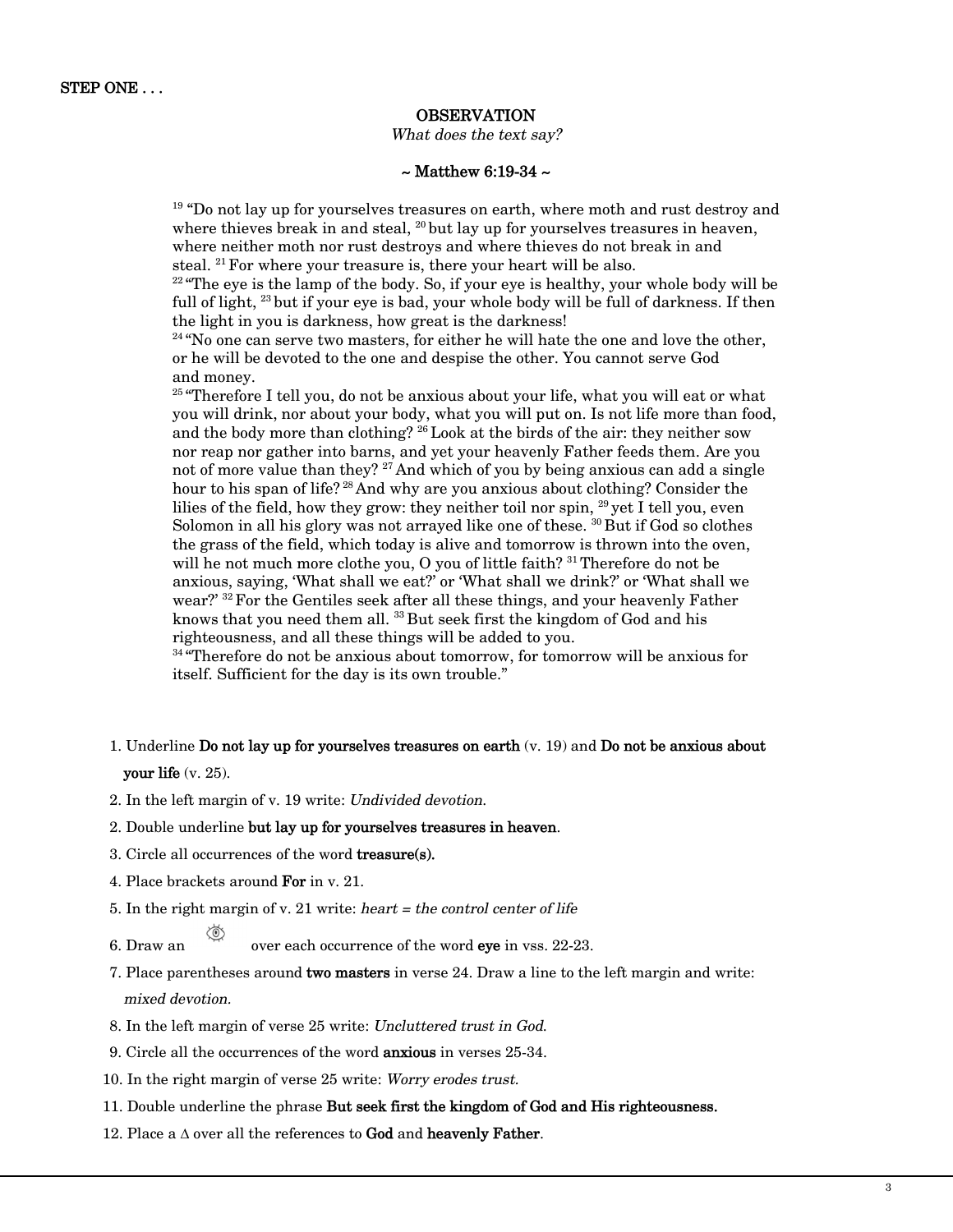#### **Complementary Passage**   $\sim$  1 Timothy 6:9-10, 17-19  $\sim$

<sup>9</sup> But those who desire to be rich fall into temptation, into a snare, into many senseless and harmful desires that plunge people into ruin and destruction. <sup>10</sup> For the love of money is a root of all kinds of evils. It is through this craving that some have wandered away from the faith and pierced themselves with many pangs.  $17$ As for the rich in this present age, charge them not to be haughty, nor to set their hopes on the uncertainty of riches, but on God, who richly provides us with everything to enjoy. <sup>18</sup> They are to do good, to be rich in good works, to be generous and ready to share,  $^{19}$  thus storing up treasure for themselves as a good foundation for the future, so that they may take hold of that which is truly life.

**STEP TWO . . .** 

#### **UNDERSTANDING THE TEXT**  *What does the text mean?*

The commentary is intended to enhance your own study of the text.

**<sup>19</sup> Do not lay up for yourselves treasures on earth.** Literally, "Do not be treasuring-up treasures."

**Where moth and rust destroy**. Or, the consuming, eatingby-rust destruction. Moth and rust would refer to the consumption of different categories of treasure (i.e. food, clothing, coins). **Moth:** Jesus may be referring broadly to the eating of treasures by insects, worms, and all other natural, earthly processes. **Rust**: If Jesus also has metals in view, then the rust that destroys refers to corrosion (a word not found elsewhere in the Greek language).

**<sup>22</sup>The eye is the lamp of the body.** Compare Luke 11:34. The eye is the gateway of light for your body, physically and spiritually. Whether the eye is focused on earthly or heavenly treasures will determine whether you live in light or darkness.

**So, if your eye is healthy.** Or, simple, sincere. The ESV takes this to mean spiritually healthy; without guile. In this study, we take it to refer to single or undivided devotion.

**But, if your eye is bad.** Jesus seems to mean doublefocused. Seeing double results in darkness for the whole body. It will bring darkness and confusion to your life.

**If then the light in you is darkness, how great is the darkness**! If your focus is on earthly treasures, your darkness is very great indeed.

**<sup>24</sup>No one can serve two masters.** That is, at the same time. Can be translated, "being a slave to, serving as a slave to."

**Or he will be devoted to the one and despise the other.** Or, treat with contempt, look down upon. See also Romans 2:4. A slave will be for one of the two masters.

**You cannot serve God and money**. Or, property. Their agendas and directives lead down different paths. See 1 Timothy 6:9-10. Some translations use the Aramaic word Mammon, which is wealth personified.

<sup>25</sup>**Therefore I tell you**. That is, that you might live in accordance with the location of your treasure and heart in heaven.

**Do not be anxious about your life.** Or, be worried about or be concerned about. The word anxious appears four times in this passage. Elsewhere, the word means, "be anxious about" in Matthew 10:19, Luke 12:11, Philippians 4:6.

**And yet your heavenly Father feeds them. Are you not of more value than they**? Literally, "worth more than, more valuable."

**<sup>27</sup>And which of you by being anxious can add a single hour to his span of life?** The phrase has been understood to refer to the length of one's life or the span of one's height. Life-span seems to be a better choice of meaning.

**<sup>28</sup> … Consider**. Or, observe closely. This is the only occurrence in the NT.

**<sup>31</sup>Therefore do not be anxious.** Or, do not worry. The word focuses on the habit or pattern of being anxious. We are not to be in the habit or process of worrying.

**<sup>33</sup> … And your heavenly Father knows that you need them all.** The word order here is different from the previous phrase in verse 32. The emphasis here is on the word all.

**<sup>34</sup>… Sufficient for the day is its own trouble.** The word sufficient means enough or adequate. The trouble of each day is enough for that day. Leave tomorrow to itself.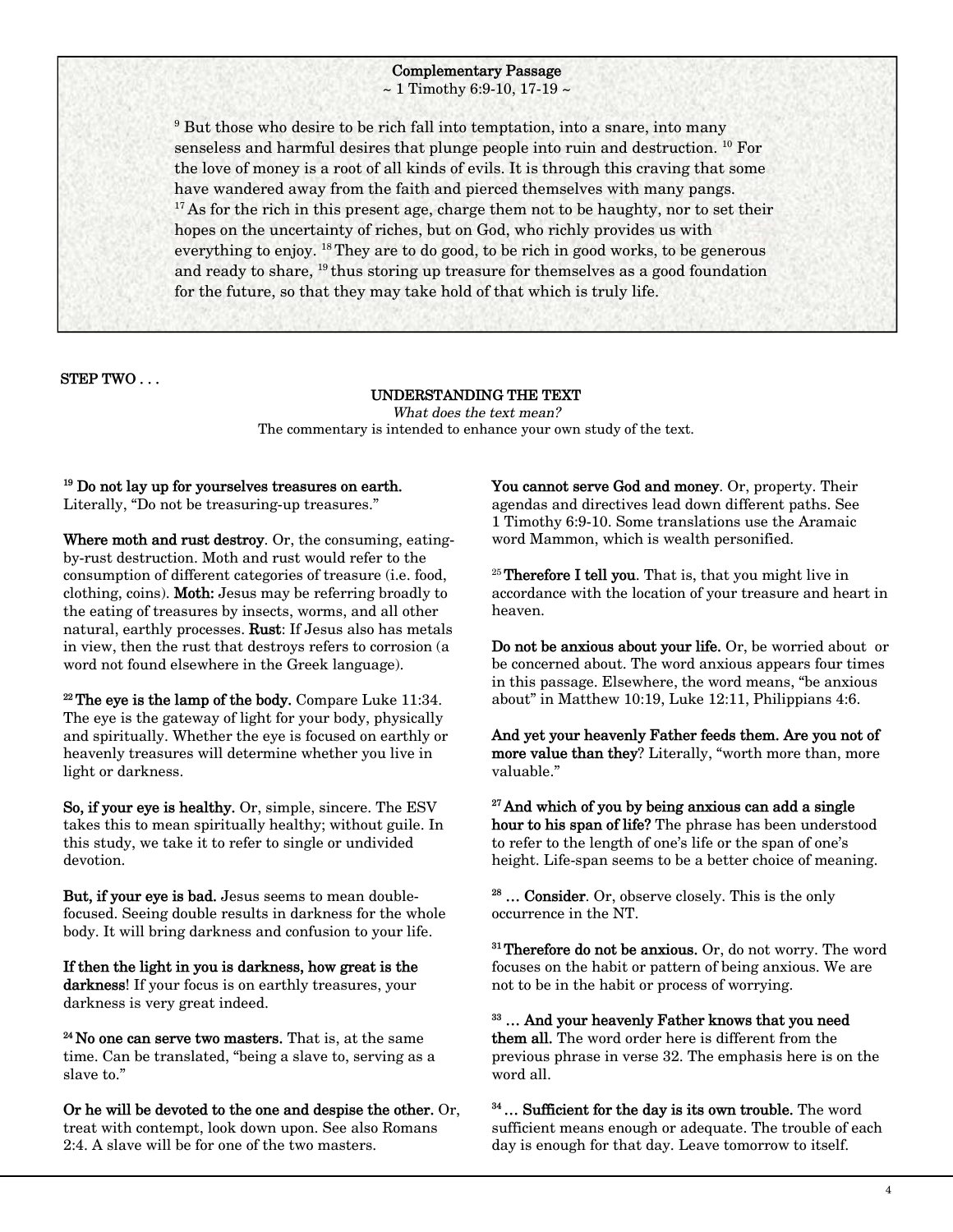#### **EXPLORING** the passage through discussion

- 1. Icebreaker: What is one thing you treasured as a child? When did you begin to understand the value of possessions or property?
- 2. In this passage, how does Jesus teach us to think about earthly wealth?
- 3. Jesus introduced this section with the image of "treasures in heaven" (verse 20). What is heavenly treasure?
- 4. How can treasure or money darken your eye and divide your heart? How does the image of a dark eye support Jesus' message in the verses immediately before and after it?
- 5. Why did Jesus say in verse 24 that it is impossible to serve two masters?
- 6. Based on evidence from your lifestyle, do you think your eyes are dark in the areas of money, divine provision, and trust?
- 7. How do the concepts of heavenly treasure and darkened eyes give you a new understanding of the command not to worry?
- 8. How does worry reveal a lack of faith? How can you focus more on doing what God wants and less on worrying about what you need?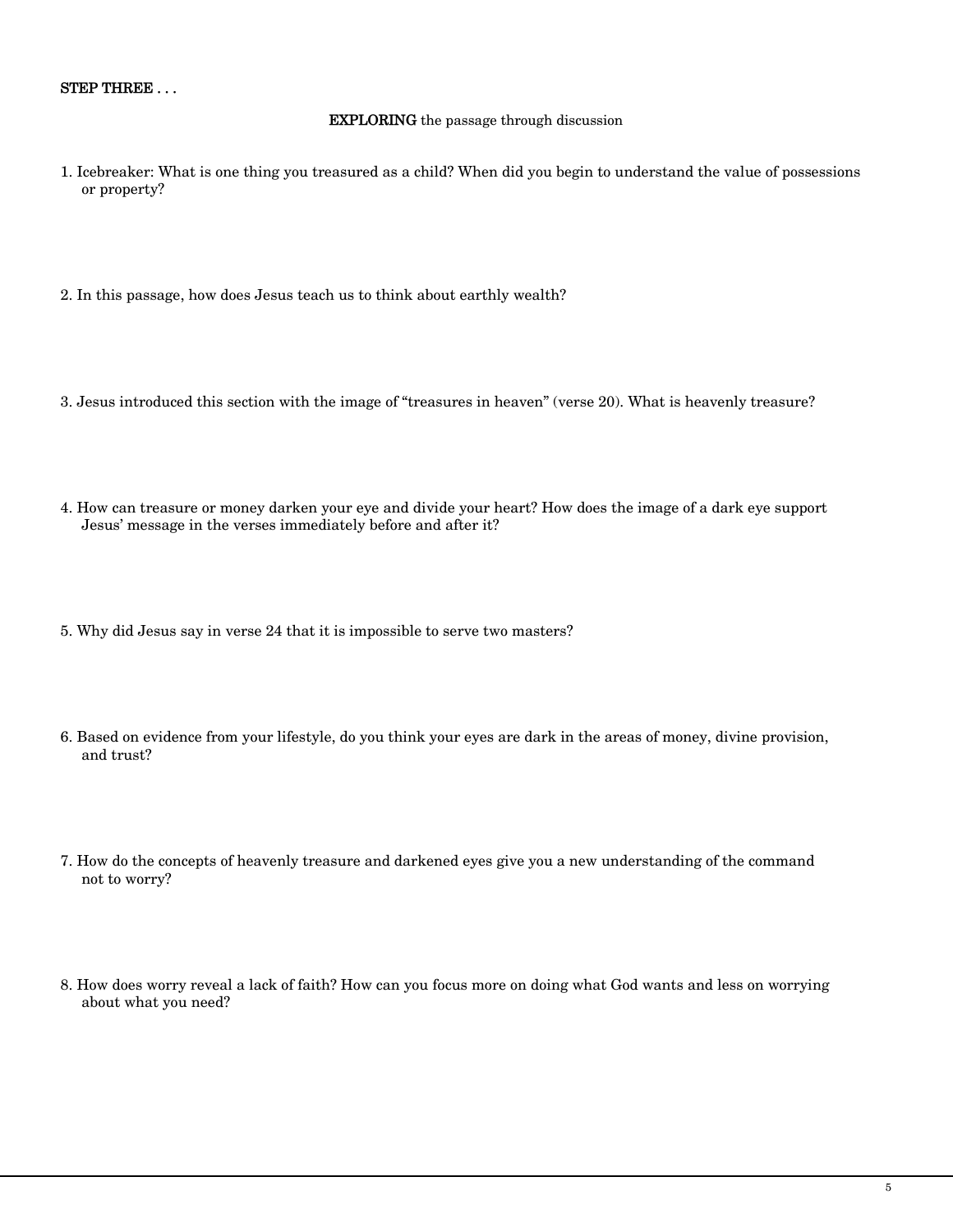9. Verse 30 is a mind shift for us. and should pierce our hearts. How is Jesus showing us how to think differently about living?

10. What should be the primary priority for believers (v. 33)? What are some ways to put your treasure in God's kingdom?

11. How do the two parts of this passage (vss. 19-24 and 25-34) fit together?

12. What are some specific areas of your life you need to trust God is in control?

## **Prayer**

*Dear Heavenly Father, Too often my eye is clouded and my heart is heavy. Worry, fear, and doubt Surround me on every side.* 

*Your unceasing kindness Is never withheld from those who know You. Along with all who call upon You, Hear my cry.* 

*Lord, I trust in Your mercy. Set me free from every form of anxiety and stress, That I may rest in Your loving care. Amen.*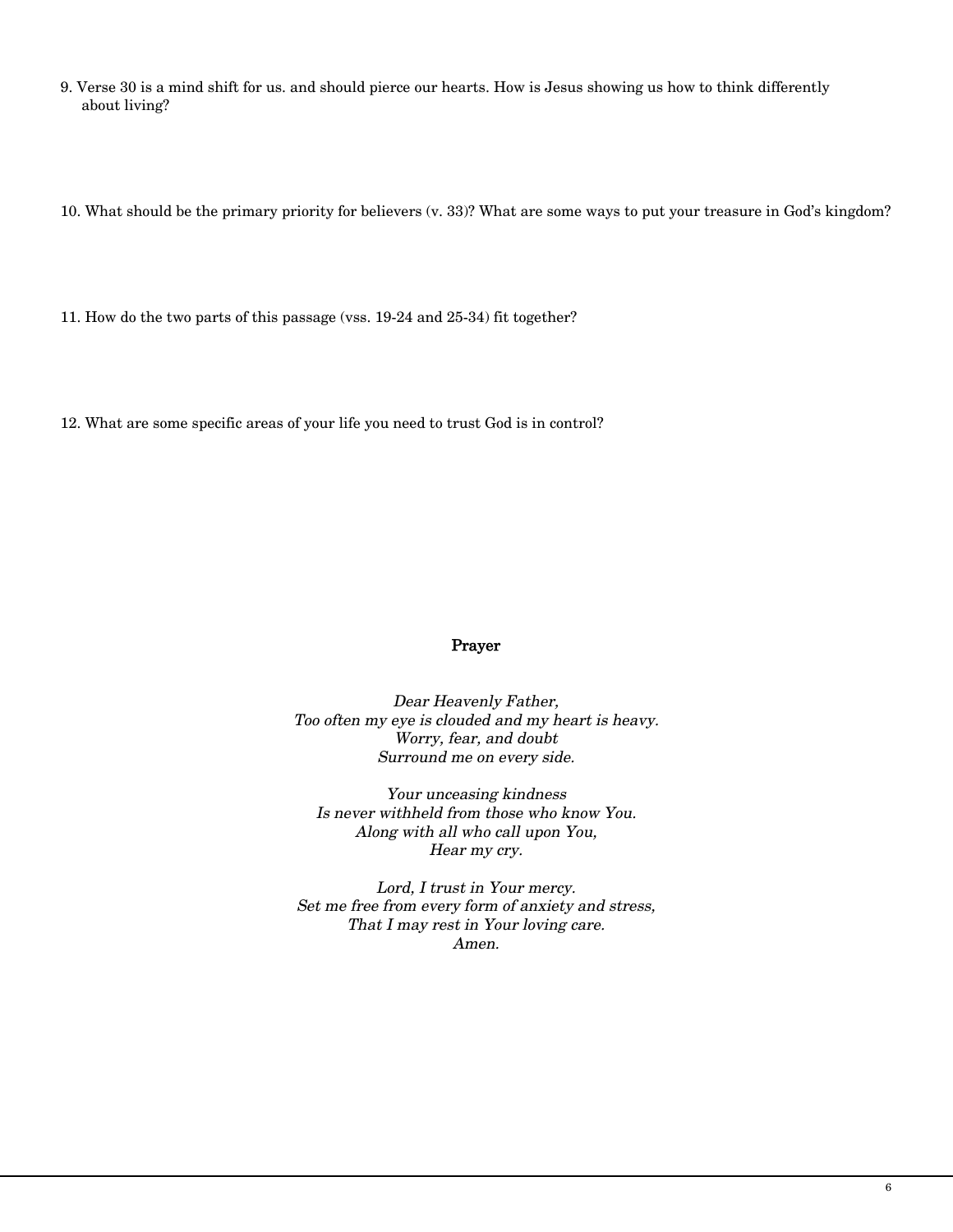## **APPLYING**

How is the text lived out? *Our desire is to not be merely hearers of the Word but doers. ~* James 1:22

You're encouraged to journal your answers to the following questions in order to apply what you've learned this week.

- 1. How is God making Himself known to you?
- 2. What is going on beneath the surface of your life that Jesus is trying to change?
- 3. How is God calling you to serve your family, community, and world?

## **10 CORE BELIEFS OF A DISCIPLE**

**Authority of the Bible** *2 Timothy 3:16-17*  We believe the Bible to be the inspired, the only infallible, authoritative Word of God.

**The Godhead** *2 Corinthians 13:14*  We believe that there is one God, eternally existent in three persons: Father, Son and Holy Spirit.

**The Deity and Sinlessness of Christ** *Colossians 2:9*  We believe in the deity of our Lord Jesus Christ, in His virgin birth, in His sinless life.

**The Sufficient Atonement of Christ** *2 Corinthians 5:19-21* We believe in His vicarious and atoning death through His shed blood.

**The Resurrection and Return of Christ** *Acts 1:3, 9-11* We believe in His bodily resurrection, in His ascension to the right hand of the Father, and in His personal return in power and glory.

#### **Salvation By Grace** *Ephesians 2:8-9*

We believe that for the salvation of lost and sinful man, regeneration by the Holy Spirit is absolutely essential and that a person comes into a right relationship with God by His grace, through faith in Jesus Christ.

## **The Ministry of the Holy Spirit** *John 14:16*

We believe in the present ministry of the Holy Spirit by whose indwelling the Christian is enabled to live a godly life.

#### **Unity in Christ** *Ephesians 2:14-17*

We believe in the spiritual unity of all believers in our Lord Jesus Christ.

#### **Eternity** *Revelation 21:22-27*

We believe in the resurrection of both the saved and the lost; they that are saved unto the resurrection of life and they that are lost unto the resurrection of damnation.

#### **Stewardship** *1 Timothy 6:17-19*

We believe that everything we have or own belongs to God.

## **Memory Verse**

 $\sim$  Matthew 6:33  $\sim$  $33$  But seek first the kingdom of God and his righteousness, and all these things will be added to you.